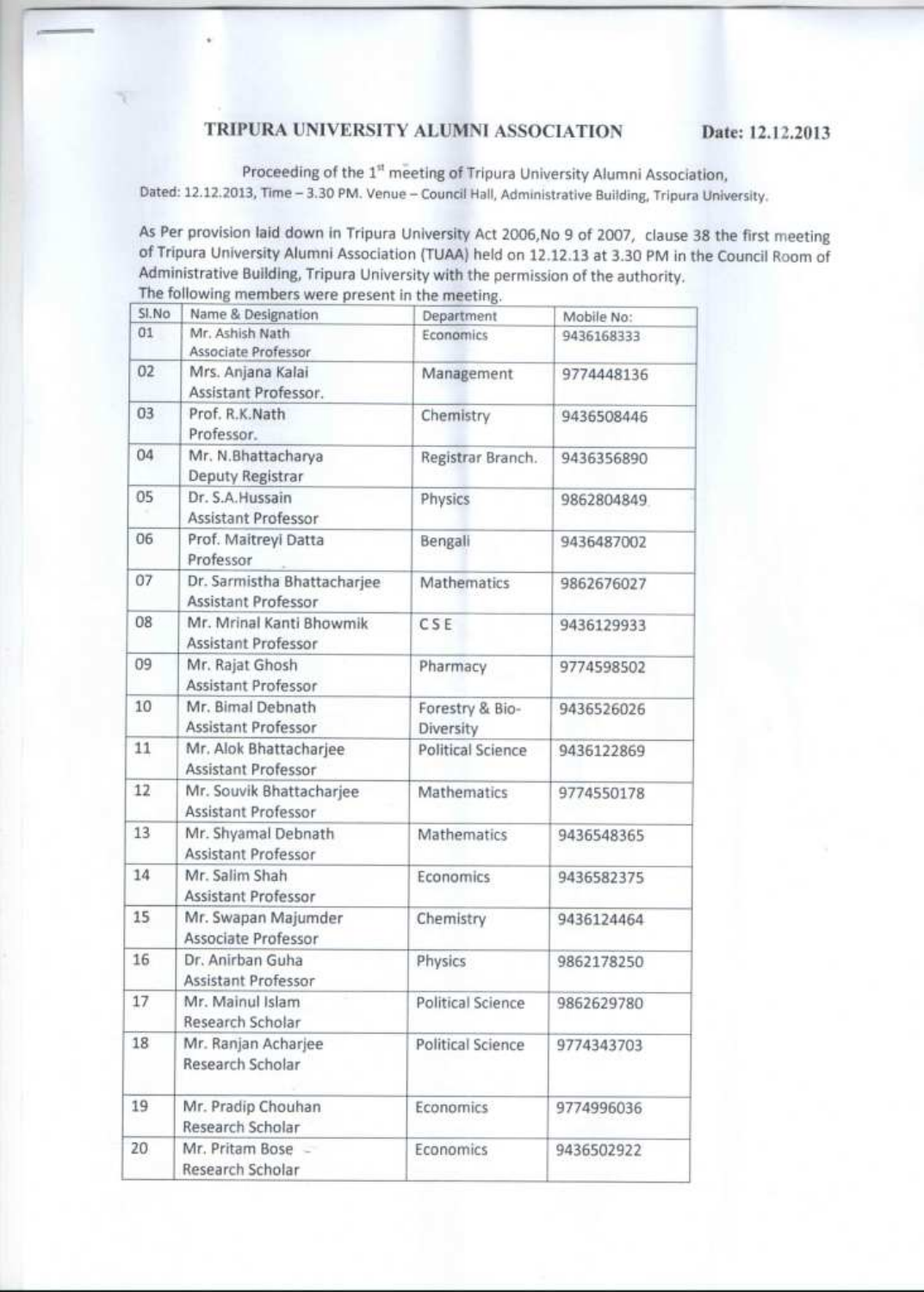| 21 | Mr. Soman Das<br>Research Scholar                  | Sociology         | 8732054752  |
|----|----------------------------------------------------|-------------------|-------------|
| 22 | Ms. Sudipta Sinha<br>Research Scholar              | Botany            | 8794334932  |
| 23 | Ms. Atithi Debnath<br>Research Scholar             | Botany            | 9862122616  |
| 24 | Mr. Pintu Karmakar<br>Trainee, SBT                 | Botany            | 9612476573  |
| 25 | Ms. Sampa Ghosh<br>Trainee, SBT Hub.               | Botany            | 9774548339  |
| 26 | Ms. Nandita Das<br>Research Scholar                | Chemistry         | 9774805705  |
| 27 | Mr. Samik Acharjee<br>SRF, SBT                     | Zoology           | 9862235508  |
| 28 | Ms. Dipanwita Banik<br>Research Scholar            | Zoology           | 9774164489  |
| 29 | Mr. Sujit Sutradhar<br>Research Scholar            | Chemistry         | 8575541727  |
| 30 | Ms. Indra Ghosh<br>Research Scholar                | Chemistry         | 9774207820  |
| 31 | Ms. Jhinuk De<br>Research Scholar                  | Chemistry         | 9862714459  |
| 32 | Ms. Bandana Das<br>Research Scholar                | Chemistry         | 8974667627  |
| 33 | Mr. Samir Debnath<br>Research Scholar              | <b>Economics</b>  | 9436534364  |
| 34 | Mr. Joydipa Baishya<br>Research Scholar            | Political Science | 9615617784  |
| 35 | Mr. Indrajit Shilsharma<br>Research Scholar        | Chemistry         | 09862071420 |
| 36 | Mr. Prasenjit Rudrapal<br>Research Scholar         | Chemistry         | 9862999989  |
| 37 | Mr. Sadhan Sarkar<br>Research Scholar              | Mathematics       | 9862164968  |
| 38 | Mr. Prasenjit Bal<br>Research Scholar              | Mathematics       | 9774911053  |
| 39 | Mr Arnab Bhattacharjee<br>Research Scholar         | Chemistry         | 9774146166  |
| 40 | Mr. Sanjoy Sarkar<br>Research Scholar              | Chemistry         | 9863332802  |
| 41 | Mr. Mithun Datta<br>Research Scholar               | Mathematics       | 9862781851  |
| 42 | Ms. Kalyani Debnath<br>Research Scholar            | Mathematics       | 8794260911  |
| 43 | Ms. Piyali Debnath<br>Research Scholar             | Mathematics       | 961205521   |
| 44 | Mr. Amarjit Chanda<br>Research Scholar             | Mathematics       | 9862894855  |
| 45 | Ms. Banti Ganguly Chakraborty<br>Research Scholar- | Chemistry         | 8974898021  |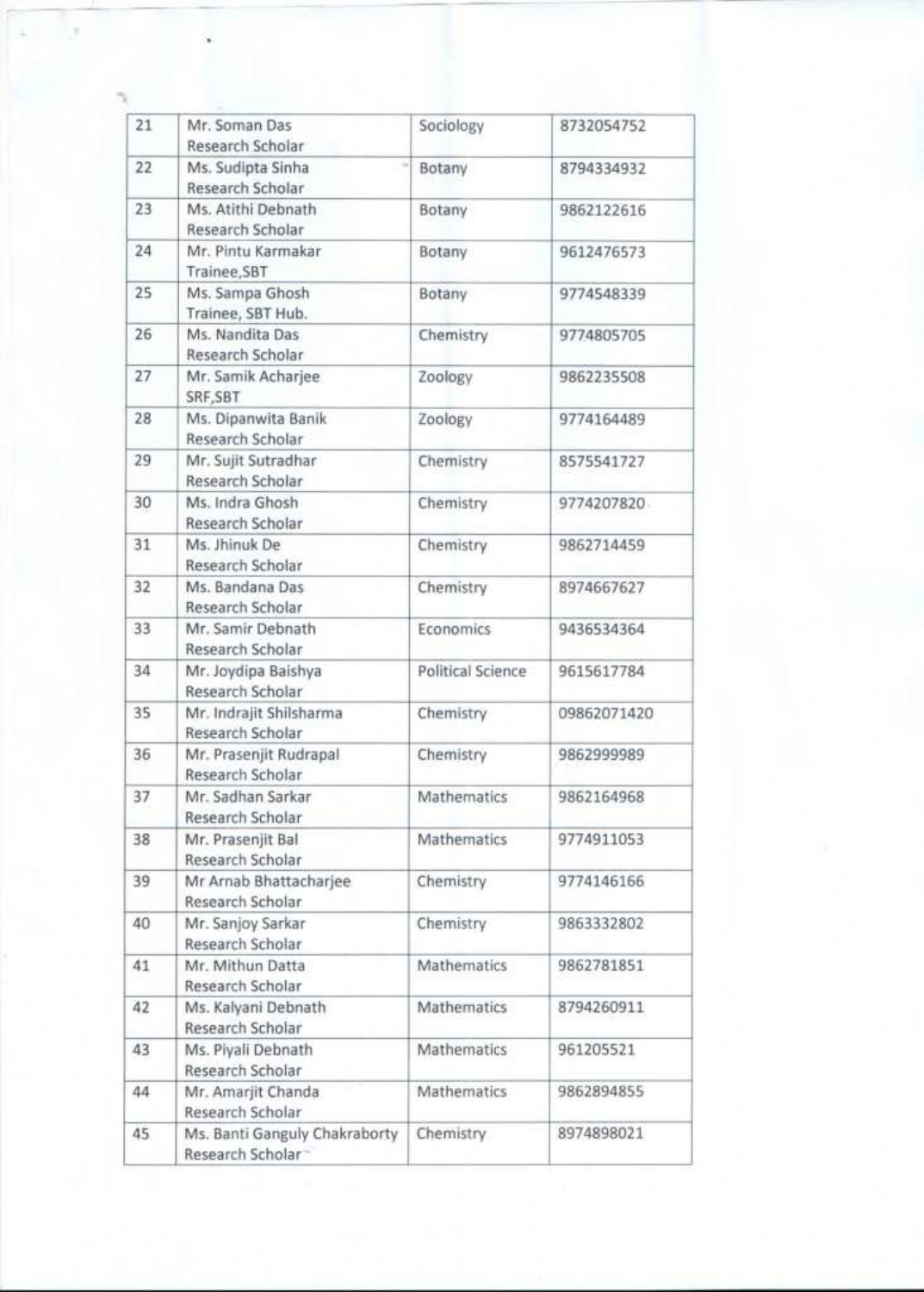| 46 | Ms. Soma Debnath<br>Research Scholar        | Economics                | 9612146093 |
|----|---------------------------------------------|--------------------------|------------|
| 47 | Mr. Prabir Ghosh<br>Research Scholar        | Economics<br>ter.        | 9774447621 |
| 48 | Mr. Rajesh Datta<br>Research Scholar        | Economics                | 9774354588 |
| 49 | MR. Vanlalrema Kuki<br>Research Scholar     | Economics                | 9612800116 |
| 50 | Mr. Rajiv Ch. Paul<br>Research Scholar      | Bengali                  | 9862892294 |
| 51 | Ms. Arupa Chakraborty<br>Research Scholar   | Bengali                  | 9863517815 |
| 52 | Mr. Sujit Debnath<br>Research Scholar       | Philosophy               | 9485068164 |
| 53 | Mr. Tutan Biswas<br>Research Scholar        | Commerce                 | 9774431171 |
| 54 | Mr. Sukharanjan Debnath<br>Research Scholar | Commerce                 | 8575616024 |
| 55 | Mr. Rahul Lodh<br>Research Scholar          | Zoology                  | 7308134222 |
| 56 | Ms. Rupasree Debnath<br>Research Scholar    | Bengali                  | 9863947003 |
| 57 | Mr. Karnajit Shil<br>Research Scholar       | Commerce                 | 9774444301 |
| 58 | Ms. Mugdha Chakraborty<br>Research Scholar  | Geography                | 8794563109 |
| 59 | Ms. Dipanwita Choudhury<br>Research Scholar | Botany                   | 9774690384 |
| 60 | Mr. Jashim Uddin<br>Research Scholar        | <b>Political Science</b> | 9862525449 |
| 61 | Smt. Shanta Ghosh                           | Zoology                  |            |

On request of the members, at the beginning, Hon'ble Vice Chancellor of the University, Prof. A. K. Ghosh discussed about the necessities, duties and functions of the Alumni Associations. He also discussed about the role played by similar Associations in other Universities both India & abroad. After the discussion he left the room. Then members requested Mr. Narendu Bhattacharya, a senior student of the university to preside over the meeting. Various matters related to Association were discussed. The following resolutions were adopted unanimously.

- 1. It is resolved the as per provision laid down in Tripura University Act 2006 No 9 of 2007, clause 38, Tripura University Alumni Association (TUAA) be formed in the same meeting.
- 2. Students who acquired/ awarded their Master Degree or Ph.D from CUPG Centre Agartala/Tripura University (State University) / Tripura University (Central University) shall be the member of the Tripura University Alumni Association if so desire, on the basis of his / her request.
- 3. As entry fee, the service holder employee shall pay an amount of Rs. 500.00 (five hundred) only. Whereas unemployed or Research Scholar shall pay an amount of Rs. 100.00 (One hundred) only. However, regarding the annual subscription, life membership and other related matters and fees shall be discussed in next subsequent meetings.
- 4. Aims and objectives of the TUAA was set as below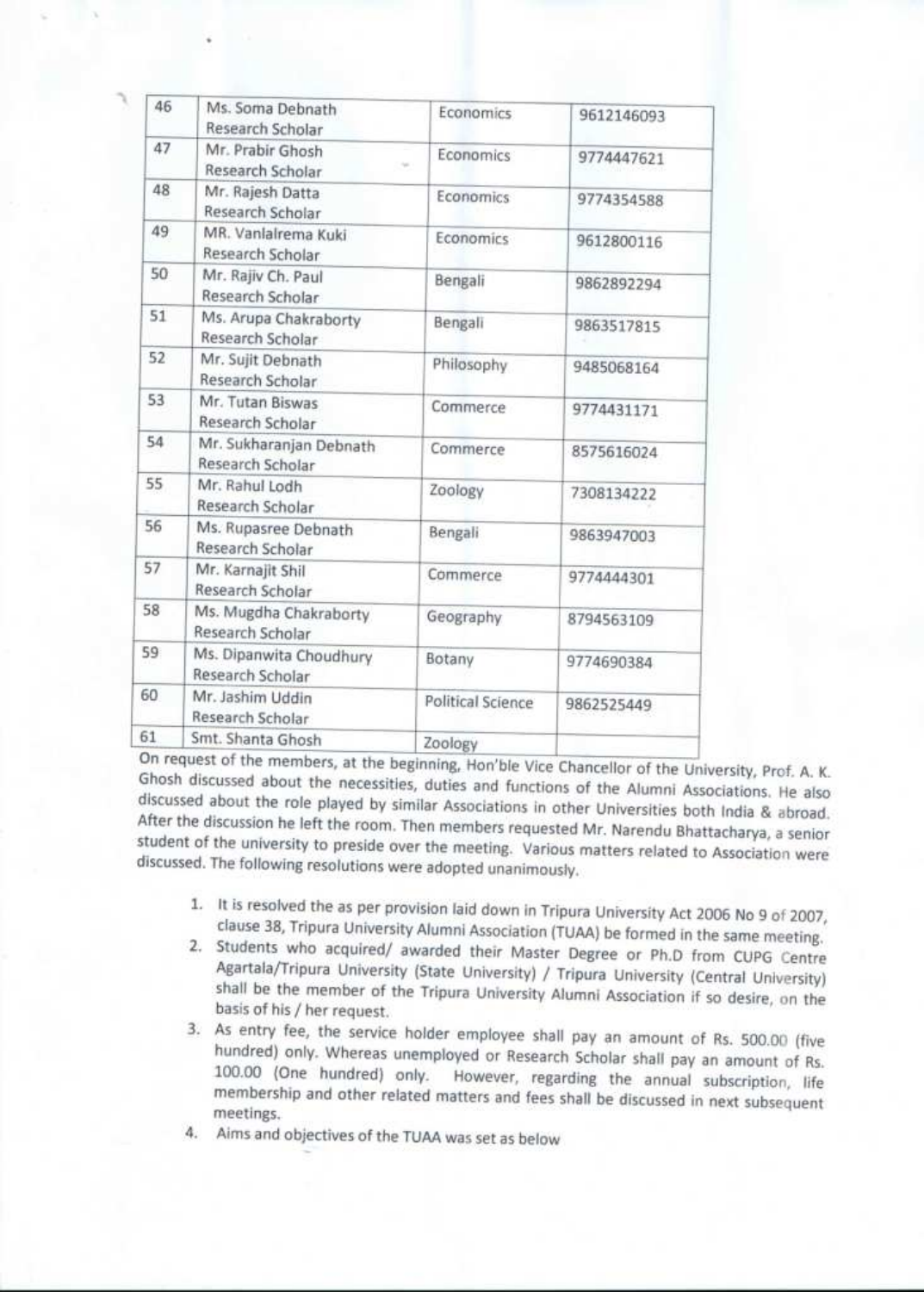- 5. Resolved that, the aims and objectives shall be achieved phase wise. At the beginning the information of the TUAA shall be uploaded in the Tripura University website with the permission of the authority, Tripura University, so that other 'would be members' can get the information about the TUAA.
- 6. In the website, list of the members shall be uploaded with photo, email id, mobile number and other information of the members and about their status and achievements. Dr. Anirban Guha, faculty, Department of Physics, TU, Dr. Arshad Hussain, faculty, Department of Physics and Salim Shah, faculty, Department of Economics, TU shall take care of the website.
- 7. Resolved that TUAA group facebook account also be opened by the same members as mentioned in resolution 6.
- 8. An Executive Committee with office bearers was formed unanimously with great applause as follows:

| I.     | Mr. Narendu Bhattacharya-          | President                   |
|--------|------------------------------------|-----------------------------|
| Ш.     | Prof. R.K.Nath-                    | Vice-President              |
| III.   | Prof. Maitrayei Datta-             | Vice-President              |
| IV.    | Dr. Syed Arshad Hussain-           | Secretary                   |
| V.     | Mr. Salim Shah-                    | <b>Organising Secretary</b> |
| VI.    | Dr. Shymal Debnath                 | <b>Treasurer</b>            |
| VII.   | Dr. Nirmal Das                     | <b>Cultural Secretary</b>   |
| VIII.  | Ms. Dipanwita Choudhury            | Jt. Cultural Secretary      |
| IX.    | Dr. Asish Nath & Dr. Rupak Debnath | Editor                      |
| Χ.     | Ms. Anjana Kalai                   | Jt. Editor                  |
| XI.    | Dr. Alak Bhattacharjee             | Member                      |
| XII.   | Dr. Chinmoy Ray                    | Member                      |
| XIII.  | Dr. Swapan Majumdar                | Member                      |
| XIV.   | Dr. Sharmistha Bhattacharjee       | Member                      |
| XV.    | Dr. Anirban Guha                   | Member                      |
| XVI.   | Dr. Bimal Debnath                  | Member                      |
| XVII.  | Mr. Mrinal Bhowmik                 | Member                      |
| XVIII. | Ms. Banti Ganguly                  | Member                      |
| XIX.   | Mr. Pradip Chouhan                 | Member                      |
| XX.    | DR. Mustafa Kamal                  | Member                      |
| XXI.   | Ms. Jaba Saha                      | Member                      |
| XXII.  | Mr. Sushovan Dasgupta              | Member                      |
| XXIII. | Ms. Sudipta Sinha                  | Member                      |
| XXIV.  | Mr. Rajib Pal                      | Member                      |

- 9. Chief Patron and other patrons shall be decided in subsequent meetings.
- 10. Resolved that immediately a saving bank Account may open in the name of the TUAA in SBI, TU Campus Branch. The bank account shall be operated & maintained jointly by the Secretary and the Treasurer.
- 11. Editors were requested to see the possibilities so that immediately a Newsletter providing information about Tripura University be published in befitting manners.
- 12. Resolved that Tripura University authority shall be requested to provide Office Space and basic infrastructure in the campus of Tripura University for TUAA.
- 13. Resolved that all existing members shall pay their entry fees to Treasurer by  $26<sup>th</sup>$  December 2013 (Details are available in the Tripura University website).They shall also